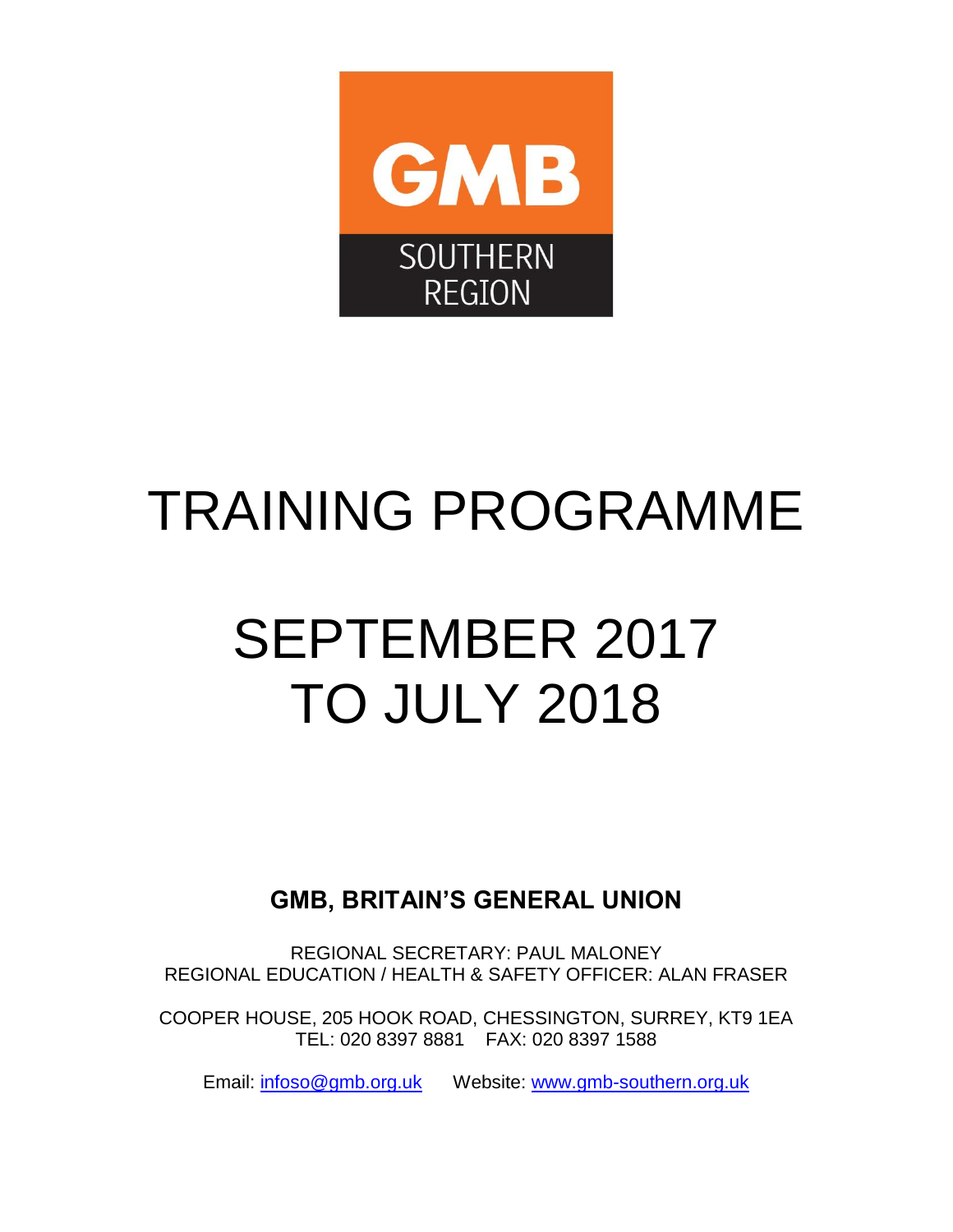

AF/DH June 2017

# **TO: ALL BRANCHES & WORKPLACE ORGANISERS**

Dear Colleague,

## **TRAINING PROGRAMME SEPTEMBER 2017 TO JULY 2018**

I am pleased to enclose details of the Training Programme for the next academic year. Please note that you will be allocated to courses nearest to where you live and that overnight accommodation will not be provided, except in exceptional circumstances.

On receipt of the completed Initial Support Training form all new Workplace Organisers (WO's) will follow an automatic progression route through the programme as listed below. However, if there are any existing WO's who still have some courses to complete, please contact the Education Department to ensure your training continues from where you last attended. It is important to note that it will more than likely take at least two years to complete all the courses available to WO's.

The mandatory training for Workplace Organisers (including Shop Stewards, Safety Reps and Union Learning Reps) is now a total of 29 days plus various 1-Day Legal Briefings and consists of the following:-

- 5-Day GMB@Work & Induction for Reps Part 1 (GWIND)
- 5-Day Induction for Reps Part 2 (IND2)
- 5-Day Health & Safety Part 1 (HS1)
- $\geq$  5-Day Health & Safety Part 2 (HS2)
- $\triangleright$  5-Day Equalities (EQ)
- $\geq$  2-Day Branch Organisation Your Place in the Branch (BO)
- $\geq$  2-Day TUPE Update (TU)
- 1-Day Legal Briefings various subjects (LB)

TUPE updates will be scheduled on an as required basis where there are talks of a TUPE transfer or a workplace is about to undergo a transfer. You should contact your Officer, the Regional Organising Team and the Regional Education Department as soon as you hear about the transfer, in order for negotiations to begin and training to be scheduled within the appropriate timescales.

Cont'd/....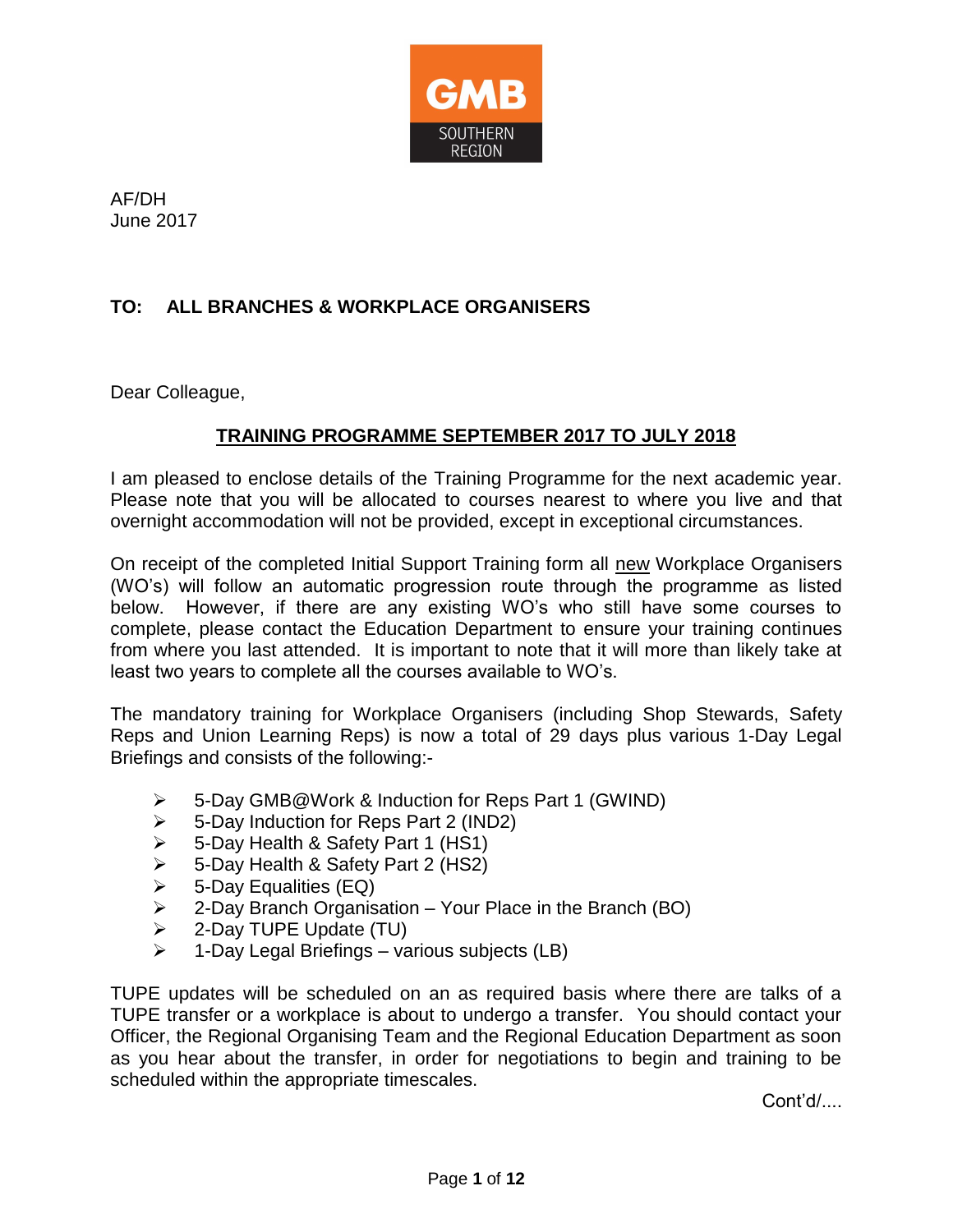If there are any specialised courses other than the mandatory training that you would like to attend, ie. Workplace or Sector courses, please contact your Branch Secretary and Regional Organiser in the first instance, who will then in turn discuss with the Regional Education Officer the possibility of putting on such courses.

May I also remind you that any requests for attendance at GMB courses in other Regions and TUC courses must be authorised by the Regional Education Officer in advance, as per Regional policy. However, as we have a comprehensive mandatory training programme in place for Southern Region, we will not be funding attendance at TUC courses in any way and Branches will be expected to cover the costs incurred.

We hope that you will find our courses interesting and informative to give you the knowledge to carry out your role as a GMB Workplace Organiser. However, if you have any queries regarding your training, please do not hesitate to contact the Regional Education Department on 020 8397 8881.

Yours sincerely,

**ALAN FRASER REGIONAL EDUCATION & HEALTH & SAFETY OFFICER**

**PAUL MALONEY REGIONAL SECRETARY**

cc: GMB Southern Region Staff TUC Co-ordinator & Tutors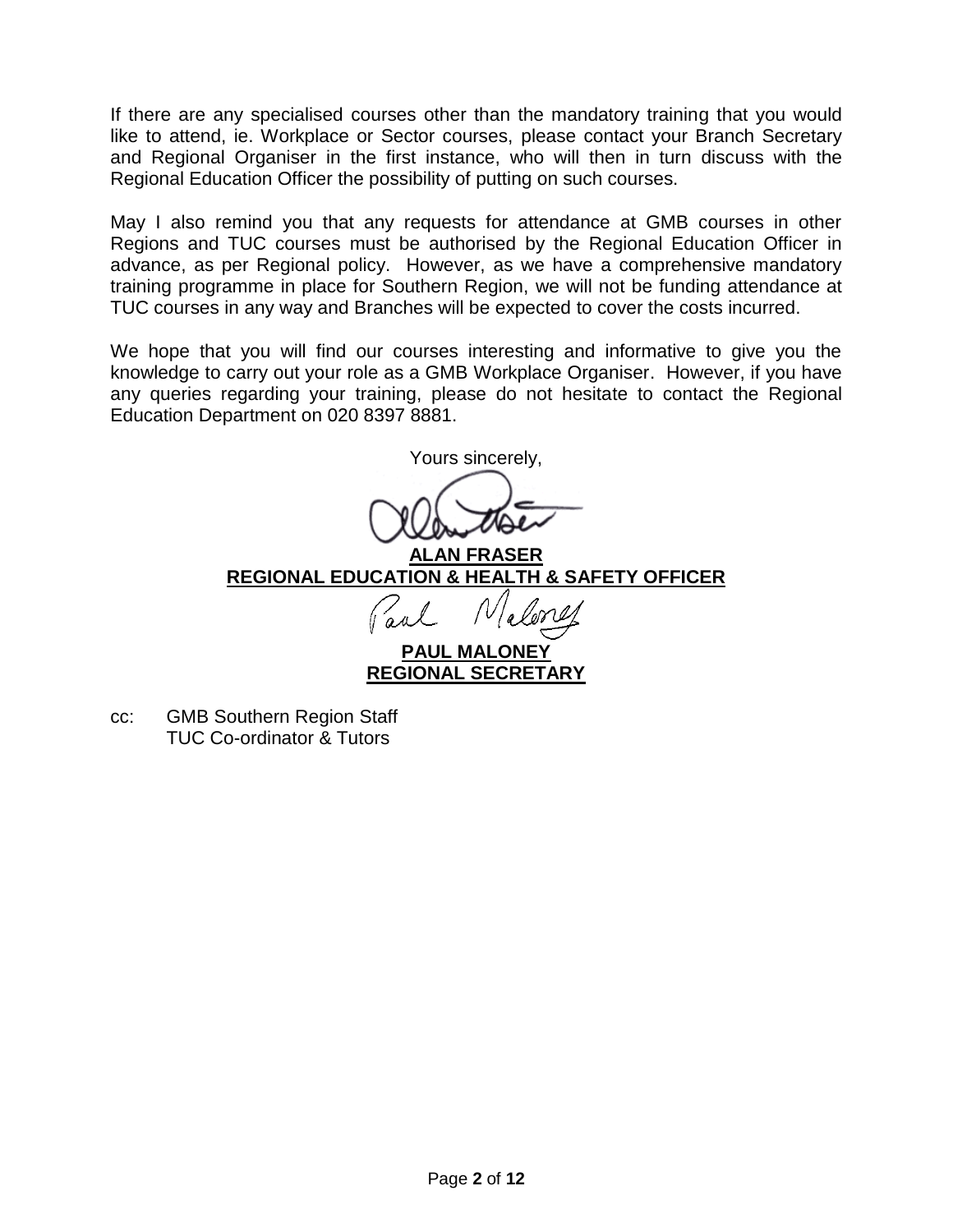#### **COURSE TYPE: GMB@WORK & INDUCTION FOR REPS PART 1 COURSE CODE: GWIND**

This is a five day course to train all new Workplace Organisers (WO's) in the basic techniques that they will need to grow and organise the GMB where they work. This course is mandatory for all new WO's including Shop Stewards, Safety Reps and Union Learning Reps.

Once you have completed your Initial Support Training session and upon receipt of the completed IST form, the Education Department will automatically invite you to the next available GMB@Work & Induction for Reps Part 1 course in your area.

## **Course Aims**

- Put workplace organising at the top of the training agenda for new WO's.
- Enable GMB Organisers to work more closely with the active development of new WO's in the Region.
- Standardise the approach taken to workplace organisation training across the GMB.
- Look at how to increase GMB membership in each respective workplace.

## **Course Content**

- The role of the GMB WO.
- GMB membership and its structures.
- Dealing with members and employers.
- Recruiting, organising and building the GMB.
- Handling grievances and disciplinary cases.
- Communication skills.
- Negotiation skills.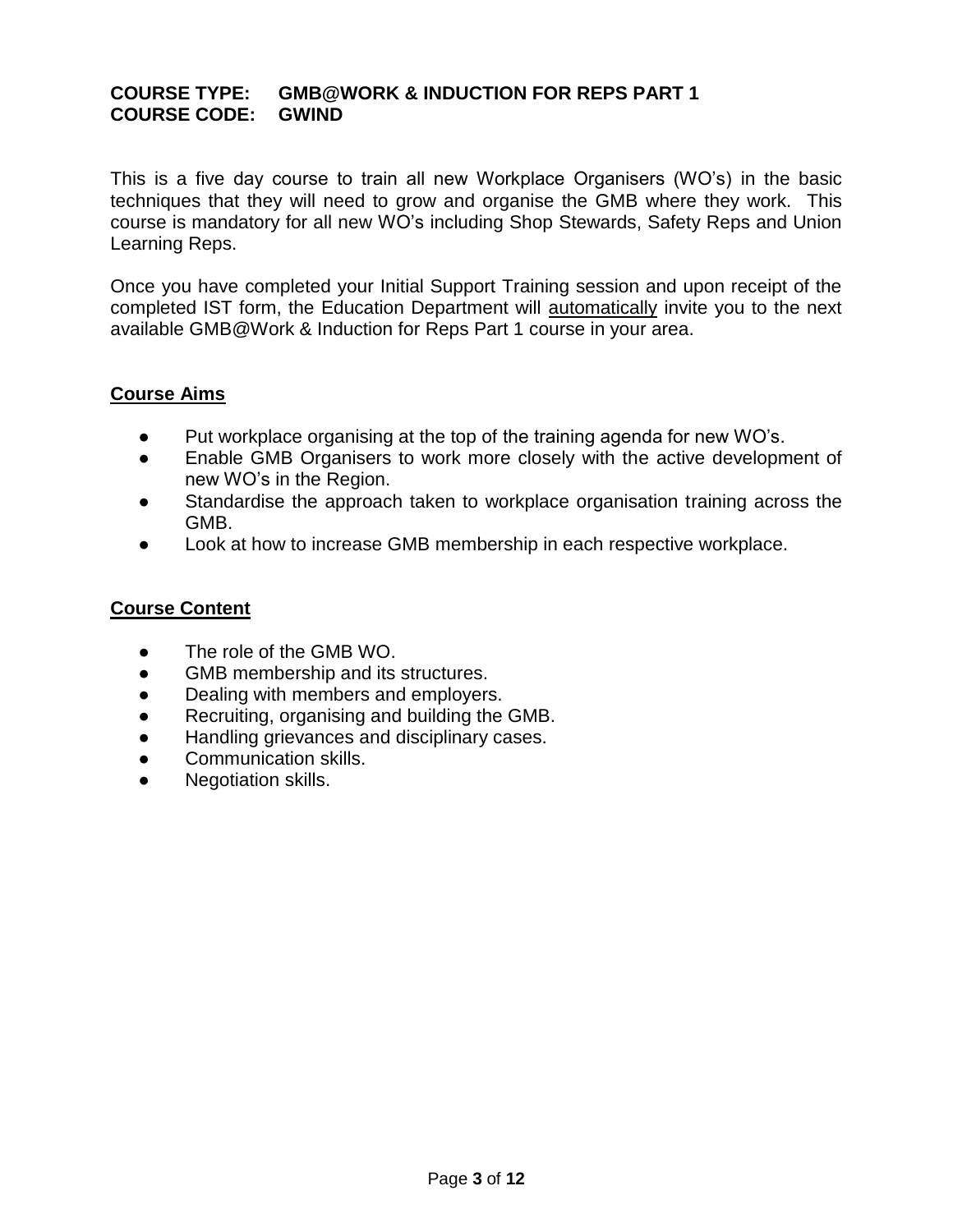| Bournemouth, Dorset | 18-22 September 2017 | 15-19 January 2018<br>12-16 March 2018<br>14-18 May 2018 |
|---------------------|----------------------|----------------------------------------------------------|
| Chessington, Surrey | 25-29 September 2017 | 15-19 January 2018<br>12-16 March 2018<br>14-18 May 2018 |
| Hove, Sussex        | 18-22 September 2017 | 15-19 January 2018<br>12-16 March 2018<br>14-18 May 2018 |
| Reading, Berkshire  | 2-6 October 2017     | 22-26 January 2018<br>19-23 March 2018<br>21-25 May 2018 |
| Swindon, Wiltshire  | 25-29 September 2017 | 22-26 January 2018<br>19-23 March 2018<br>21-25 May 2018 |
| Ashford, Kent       | 25-29 September 2017 | 22-26 January 2018<br>19-23 March 2018<br>21-25 May 2018 |
| Welling, Kent       | 25-29 September 2017 | 22-26 January 2018<br>12-16 March 2018<br>21-25 May 2018 |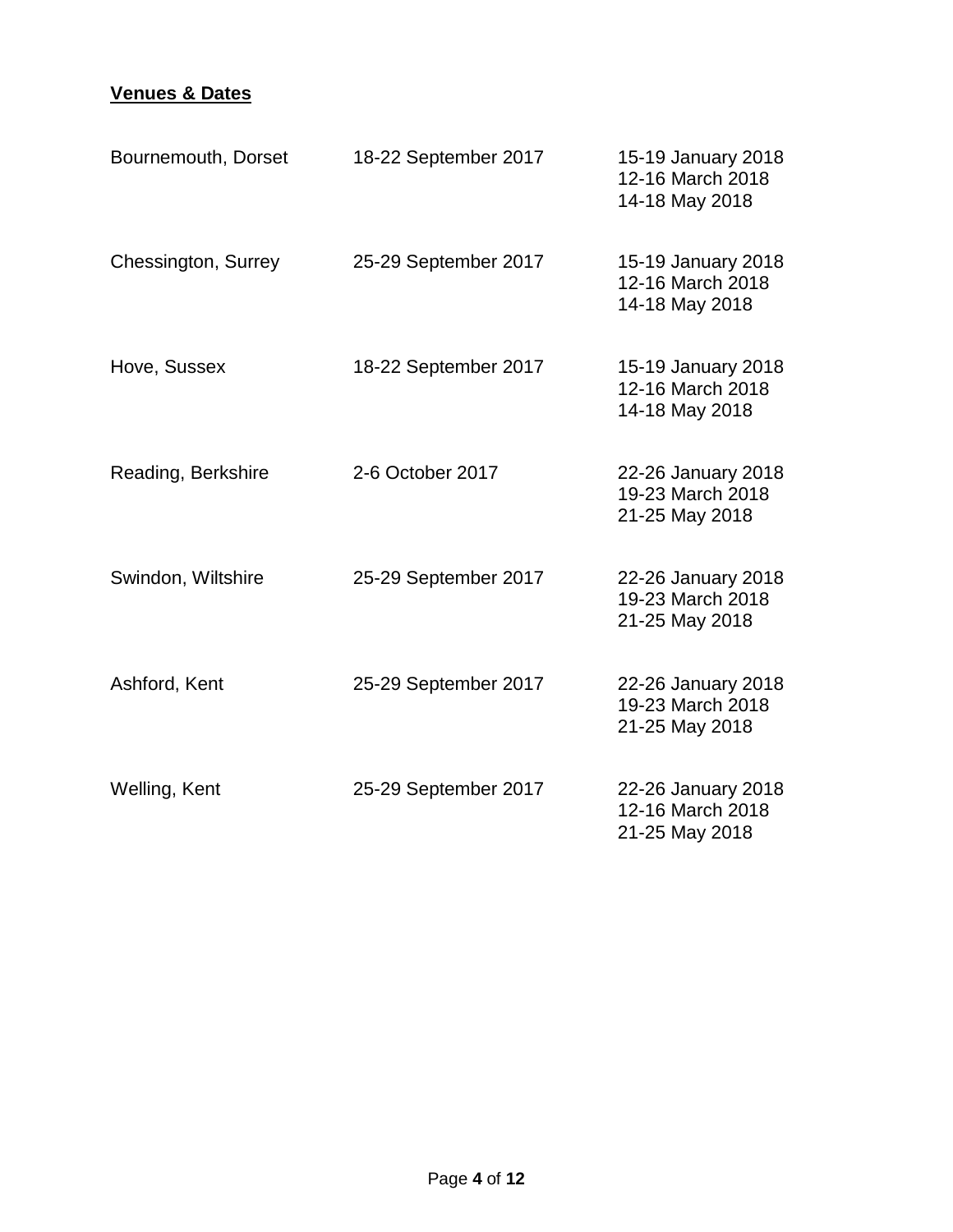#### **COURSE TYPE: INDUCTION FOR REPS PART 2 COURSE CODE: IND2**

This is a five day course which will provide new GMB Workplace Organisers (WO's) with an understanding of their role within the GMB and their workplace. The course is mandatory for all GMB WO's including Shop Stewards, Safety Reps and Union Learning Reps.

Once you have completed your GMB@Work & Induction Part 1 course the Education Department will automatically invite you to the next available Induction Part 2 course in your area.

## **Course Aims**

- Understand your role and responsibilities as a GMB WO.
- Understand how the GMB works.
- Understand your rights and agreements.
- Learn how to deal with members' problems.
- Understand your role as a Safety Rep.
- Understand basic health and safety legislation.
- Develop an understanding of equality issues and the law.
- Develop and understanding of democracy and politics.

#### **Course Content**

- Your role as a GMB WO.
- Your legal rights and facilities.
- Learning to use agreements.
- An understanding of the GMB structure.
- Dealing with members' problems.
- Negotiating with Management.
- Identifying hazards.
- A Trade Union approach to health and safety.
- Developing an understanding of health and safety law.
- Developing a GMB approach to equality.
- Developing an understanding of trade union and politics, the importance of voting and a civic society.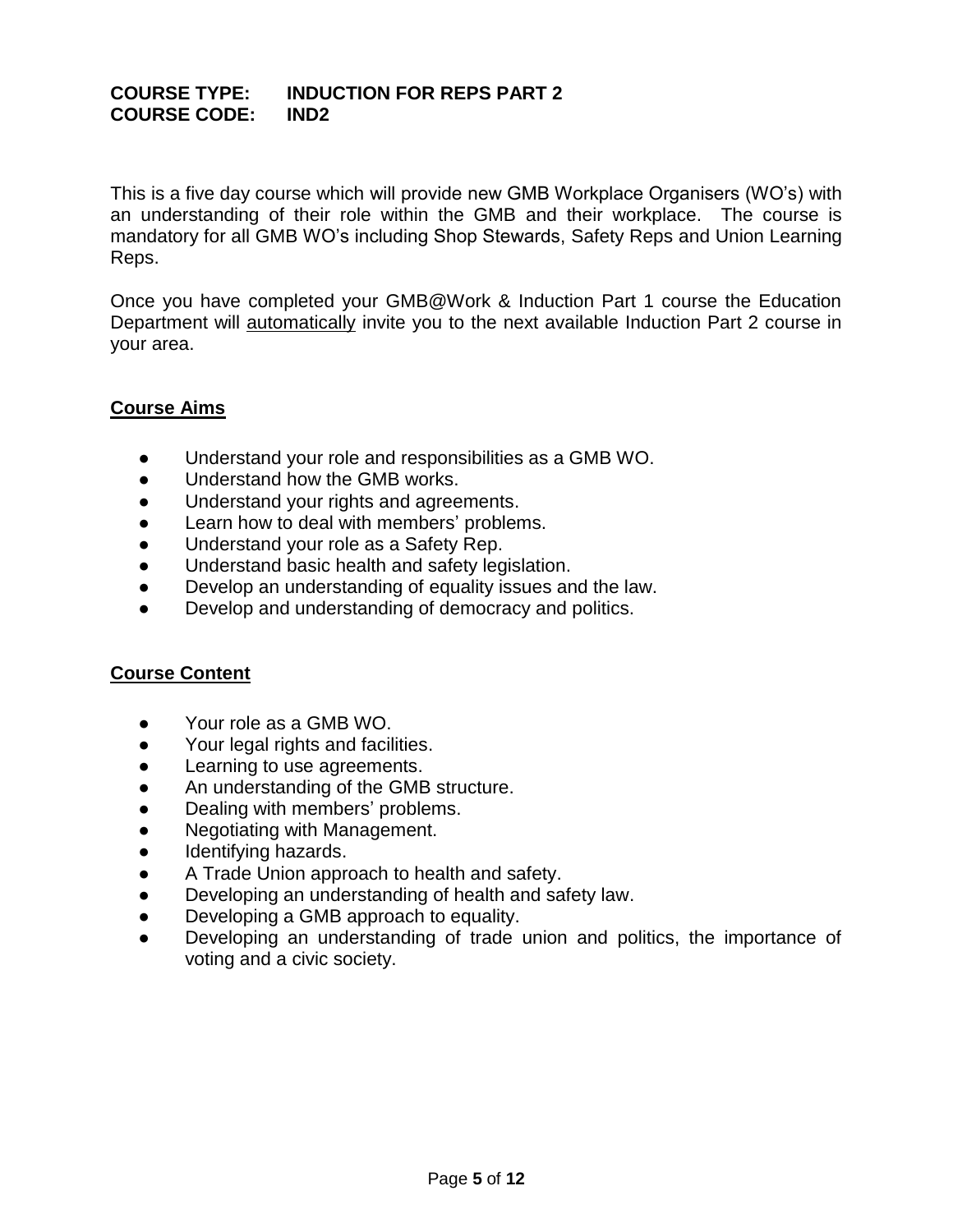| Bournemouth, Dorset | 13-17 November 2017 | 16-20 April 2018<br>9-13 July 2018  |
|---------------------|---------------------|-------------------------------------|
| Chessington, Surrey | 27 Nov - 1 Dec 2017 | 16-20 April 2018<br>9-13 July 2018  |
| Hove, Sussex        | 13-17 November 2017 | 16-20 April 2018<br>9-13 July 2018  |
| Reading, Berkshire  | 20-24 November 2017 | 23-27 April 2018<br>16-20 July 2018 |
| Swindon, Wiltshire  | 20-24 November 2017 | 23-27 April 2018<br>16-20 July 2018 |
| Ashford, Kent       | 20-24 November 2017 | 23-27 April 2018<br>16-20 July 2018 |
| Welling, Kent       | 13-17 November 2017 | 23-27 April 2018<br>9-13 July 2018  |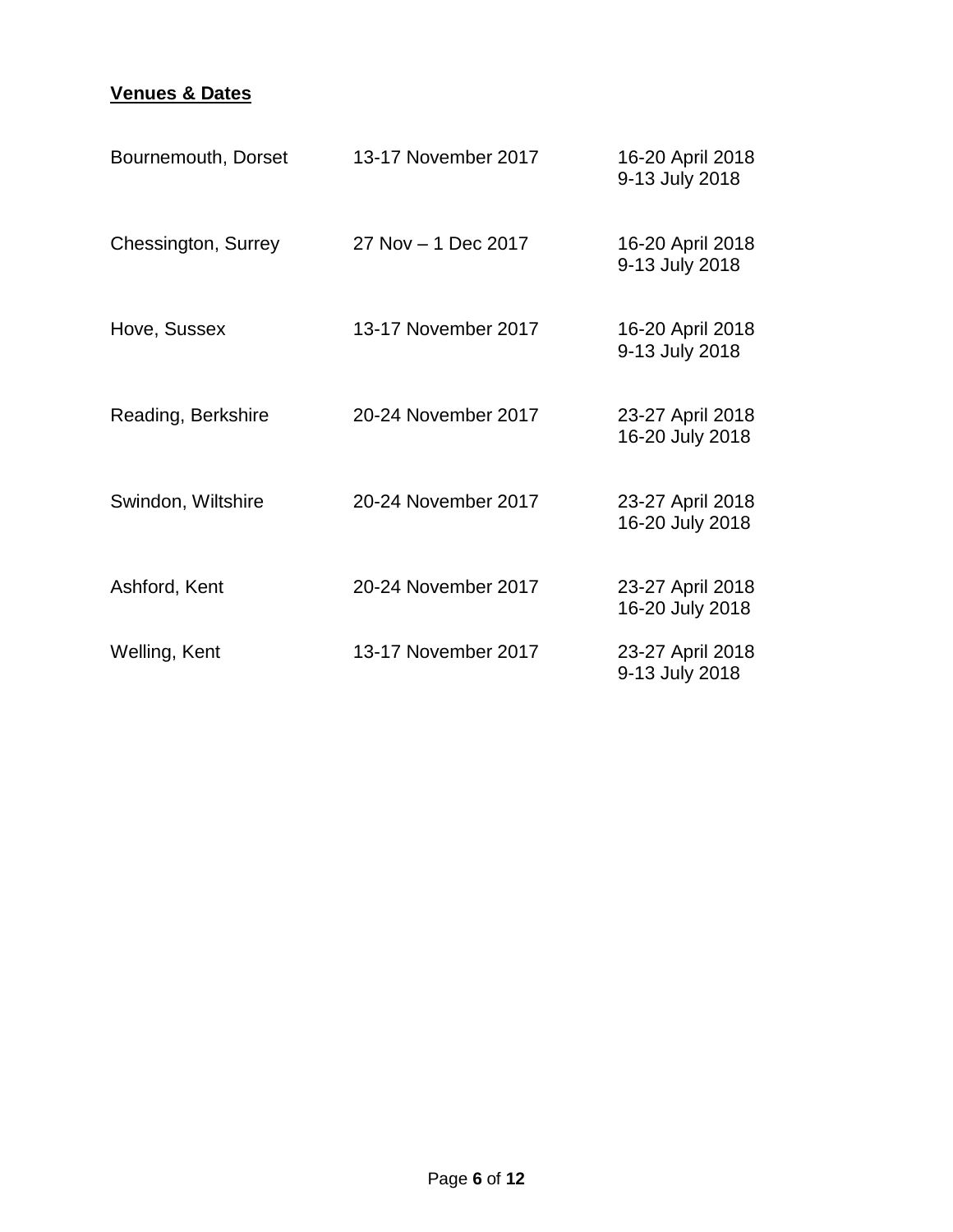## **COURSE TYPE: HEALTH & SAFETY PART 1 & 2 COURSE CODE: HS1 & HS2**

This is a ten day course split into two five day parts and will provide GMB Workplace Organisers (WO's) with an understanding of health and safety issues in the workplace. This course is mandatory for all GMB WO's including Shop Stewards and Safety Reps.

Once you have completed your GMB@Work and Inductions Part 1 & 2 courses the Education Department will automatically invite you to the next available Health & Safety Part 1 course in your area, followed by the Health & Safety Part 2.

#### **Course Aims**

- Develop your role as a Safety Rep.
- Develop your knowledge of health and safety legislation.
- Understand the legal responsibilities of Management.
- Improve health and safety plans.
- Develop a Trade Union approach to health and safety.
- Deal with health and safety issues in the workplace.

#### **Course Content**

- Your legal rights and functions as a Safety Rep.
- A Trade Union approach to health and safety.
- Understanding health and safety law.
- Identifying hazards.
- How to handle members' health and safety problems.
- Organising for health and safety.
- Preventing accidents and ill health.
- Develop the skills needed for your role as a Safety Rep.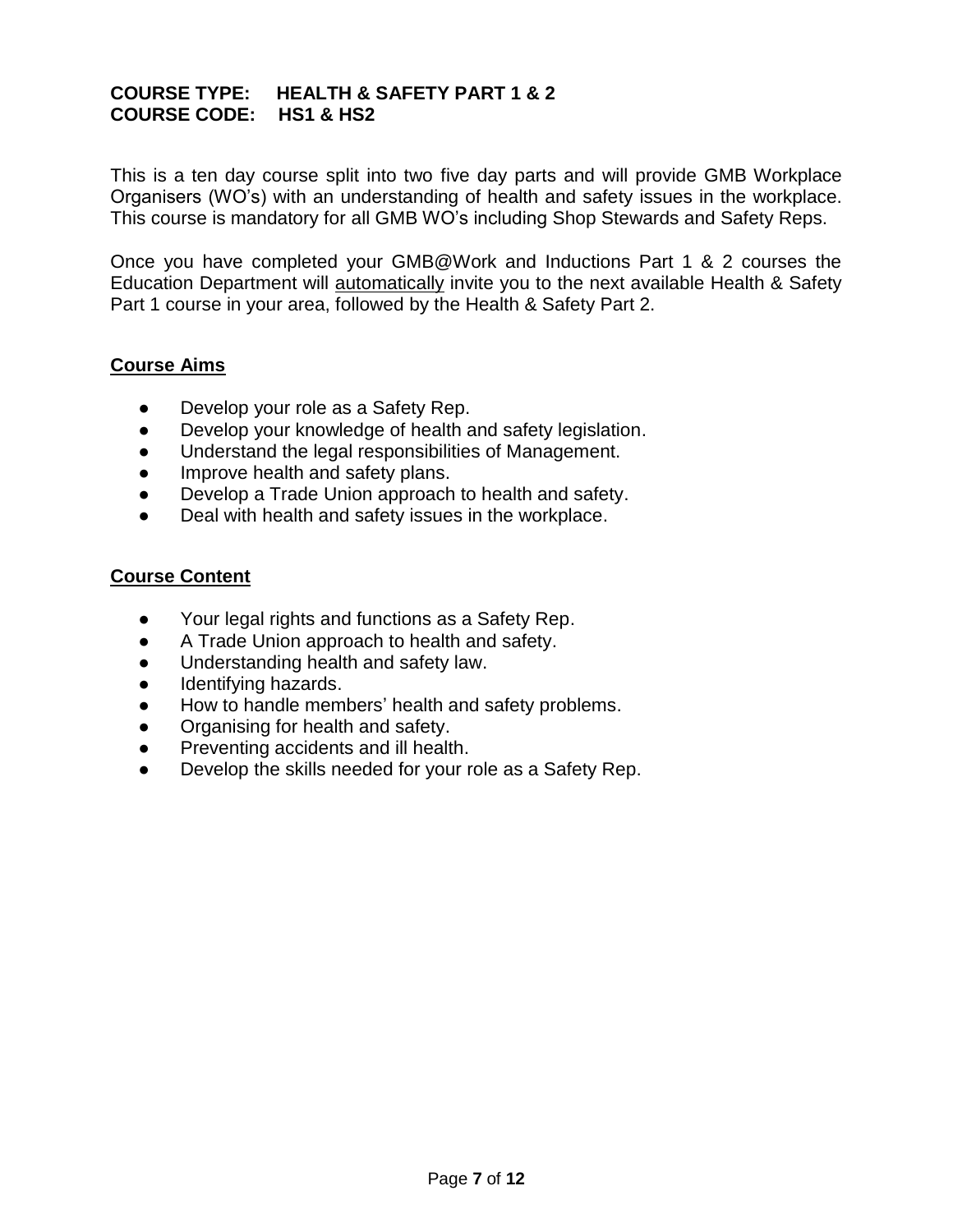# **Venues & Dates**

# **H&S Part 1**

| Bournemouth, Dorset | 9-13 October 2017    | 29 Jan - 2 Feb 2018 |
|---------------------|----------------------|---------------------|
| Chessington, Surrey | 9-13 October 2017    | 5-9 February 2018   |
| Hove, Sussex        | 9-13 October 2017    | 29 Jan - 2 Feb 2018 |
| Reading, Berkshire  | 25-29 September 2017 | 5-9 February 2018   |
| Swindon, Wiltshire  | 16-20 October 2017   | 5-9 February 2018   |
| Ashford, Kent       | 16-20 October 2017   | 5-9 February 2018   |
| Welling, Kent       | 9-13 October 2017    | 5-9 February 2018   |

# **H&S Part 2**

| Bournemouth, Dorset | 19-23 February 2018<br>11-15 June 2018 |
|---------------------|----------------------------------------|
| Chessington, Surrey | 19-23 February 2018<br>11-15 June 2018 |
| Hove, Sussex        | 19-23 February 2018<br>11-15 June 2018 |
| Reading, Berkshire  | 26 Feb - 2 Mar 2018<br>18-22 June 2018 |
| Swindon, Wiltshire  | 26 Feb - 2 Mar 2018<br>18-22 June 2018 |
| Ashford, Kent       | 26 Feb - 2 Mar 2018<br>18-22 June 2018 |
| Welling, Kent       | 26 Feb - 2 Mar 2018<br>11-15 June 2018 |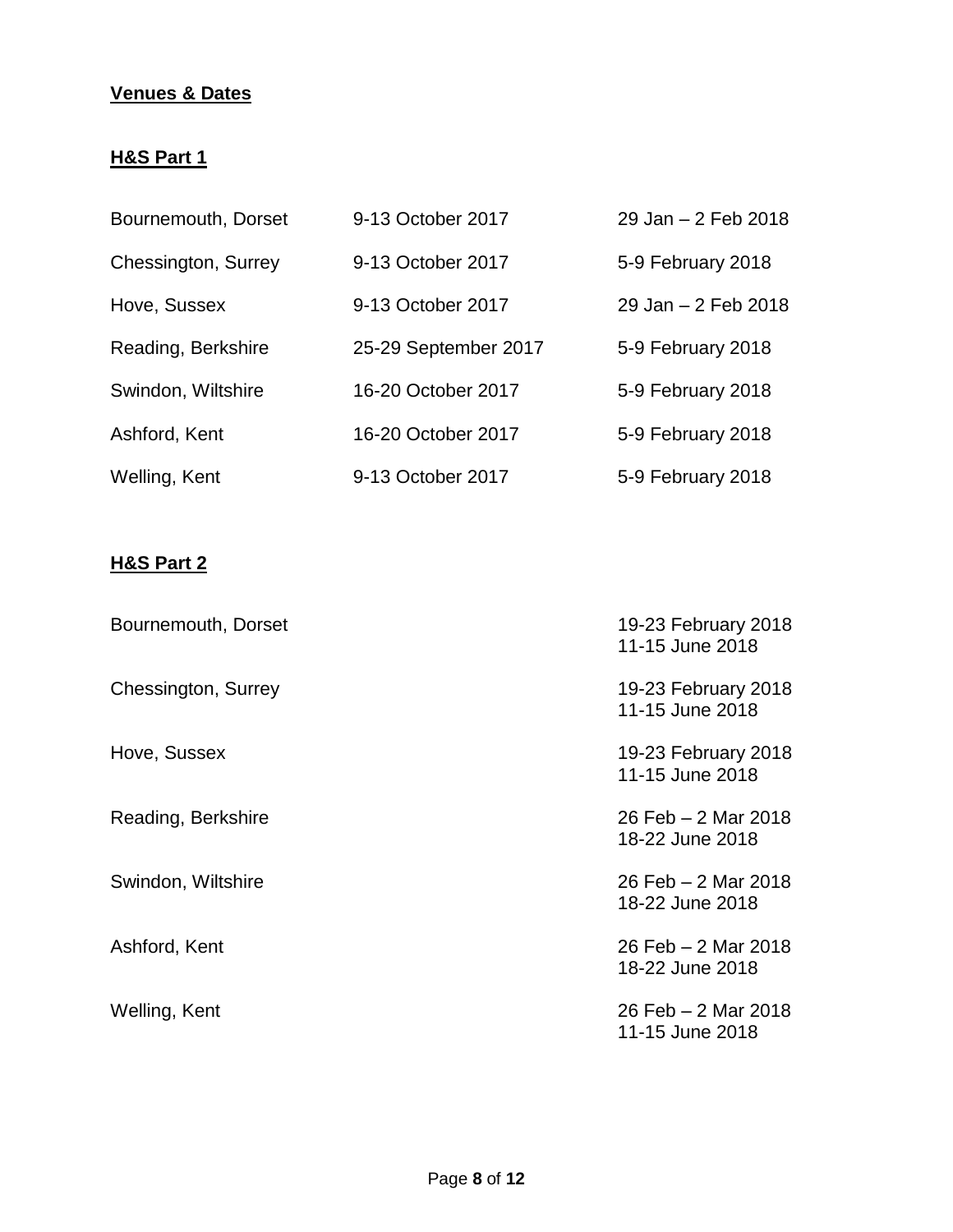## **COURSE TYPE: EQUALITIES COURSE CODE: EQ**

This is a five day course which aims to develop an understanding of the equalities agenda and looks at how to deal with a broad range of equality issues in the workplace. This course is mandatory for all GMB WO's including Shop Stewards, Safety Reps and Equality Reps.

#### **Course Aims**

- An understanding of equalities issues that affect diverse groups.
- A GMB approach to equalities.
- An understanding of the Equalities Act and how to use it.
- Understanding and handling different equalities issues that affects diverse groups.
- Organising for equality in the workplace and in wider society.
- The role of the Equality Reps and Branch Officers.

#### **Course Content**

- Developing an understanding and analysis of the equalities agenda.
- Developing the role of the Equality Reps & Branch Officers.
- Reviewing issues and problems that affect diverse groups.
- Developing organising techniques.
- Understanding and using equalities law to build the GMB.
- Understanding direct and indirect discrimination in the workplace.
- Handling members' equalities issues.
- Negotiating for equalities.

| Bournemouth, Dorset | 30 October - 3 November 2017 |
|---------------------|------------------------------|
| Chessington, Surrey | 30 October – 3 November 2017 |
| Hove, Sussex        | 30 October – 3 November 2017 |
| Reading, Berkshire  | 6-10 November 2017           |
| Swindon, Wiltshire  | 6-10 November 2017           |
| Ashford, Kent       | 6-10 November 2017           |
| Welling, Kent       | 6-10 November 2017           |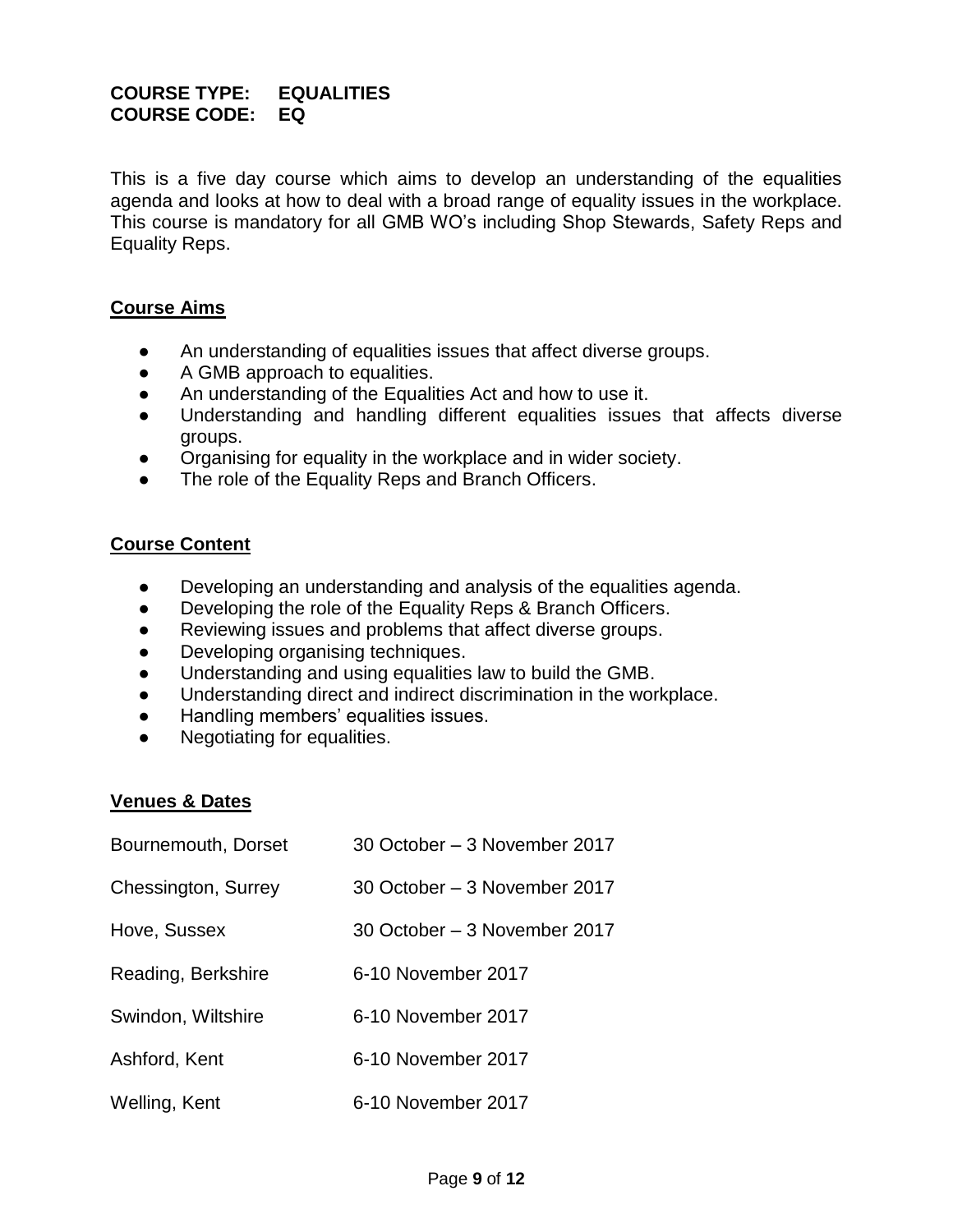## **COURSE TYPE: BRANCH ORGANISATION - YOUR PLACE IN THE BRANCH COURSE CODE: BO**

This is a two day course which aims to develop an understanding of the GMB Branch, what its roles and functions are and how to develop an effective, democratic, active Branch that represents the needs of GMB members.

This course is mandatory for all Branch Officials and Workplace Organisers and you will be invited to the course by Area.

#### **Course Aims**

- Understand the origins, history and structure of the GMB.
- Identify the roles and functions of the Branch.
- Outline the roles and responsibilities of respective Branch Officers.
- Build an effective GMB Branch that functions democratically.

#### **Course Content**

- The origins, history and structure of the GMB.
- The role and functions of the GMB Branch.
- Branch Officers and their respective roles and responsibilities.
- Branch Committee's how to build effective team working and a democratic functioning Branch.
- Building democracy in the Branch.

| Bournemouth, Dorset | 11-12 December 2017 |                  |
|---------------------|---------------------|------------------|
| Chessington, Surrey | 4-5 December 2017   |                  |
| Hove, Sussex        |                     | 28-29 March 2018 |
| Reading, Berkshire  |                     | 28-29 June 2018  |
| Swindon, Wiltshire  |                     | 10-11 May 2018   |
| Ashford, Kent       |                     | 3-4 May 2018     |
| Welling, Kent       | 5-6 October 2017    |                  |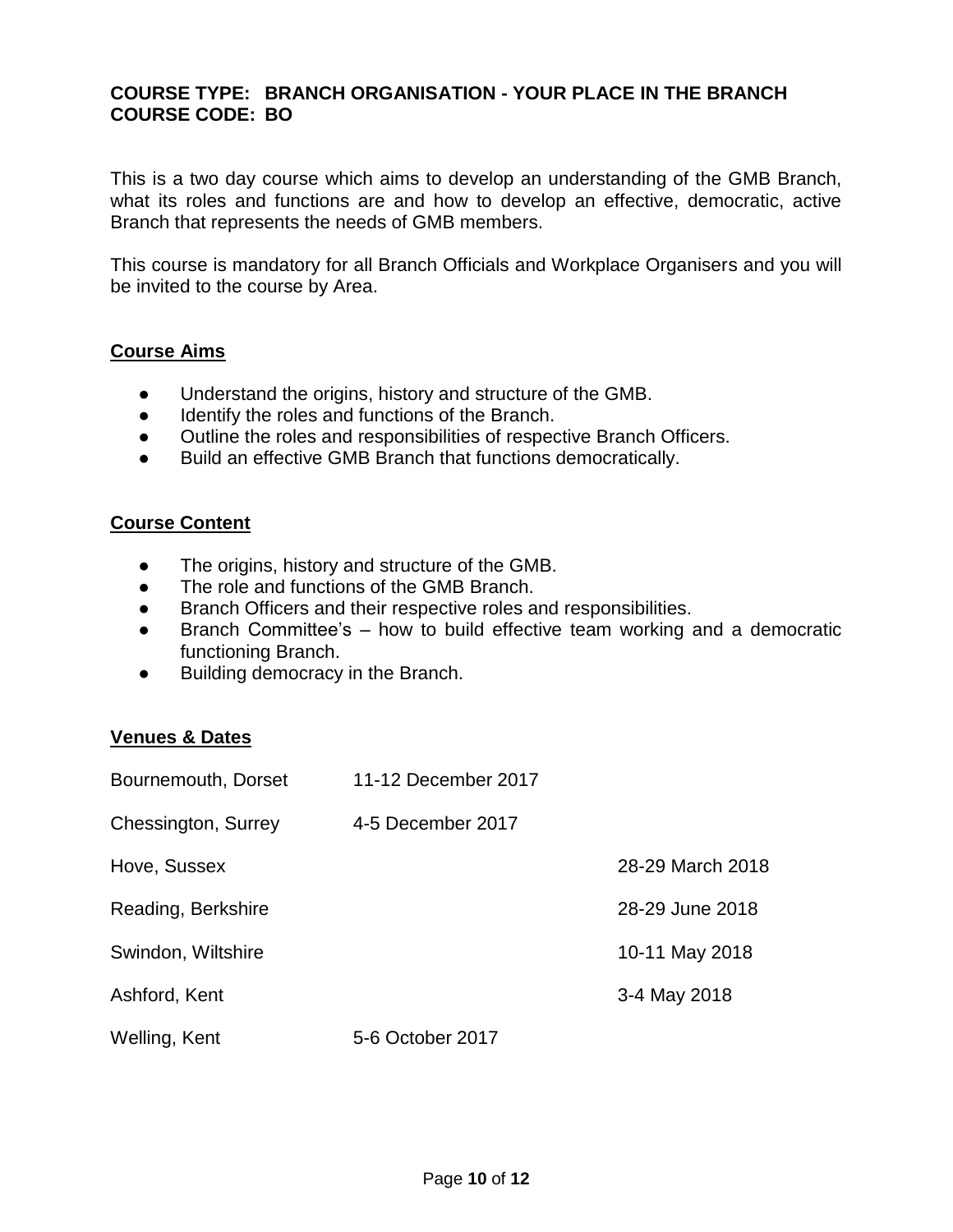## **COURSE TYPE: TUPE UPDATE COURSE CODE: TU**

This is a two day course which aims to develop an understanding of the TUPE legislation and looks at how to deal with TUPE transfers in your workplace.

This course is mandatory for all GMB Workplace Organisers.

#### **Course Aims**

- Understanding TUPE legislation.
- Understanding consultation rights.
- Understanding the effect of TUPE on terms and conditions.
- Developing organisation plans.

#### **Course Content**

- Overview of TUPE.
- Who transfers to the new employer?
- Unfair dismissal claims.
- GMB Regional policy and how to implement it.

#### **Venues & Dates**

To be scheduled on an as required basis where there are talks of a TUPE transfer or a workplace is about to undergo a transfer.

You should contact your Officer, the Regional Organising Team and the Regional Education Department as soon as you hear about the transfer, in order for negotiations to begin and training to be scheduled within the appropriate timescales.